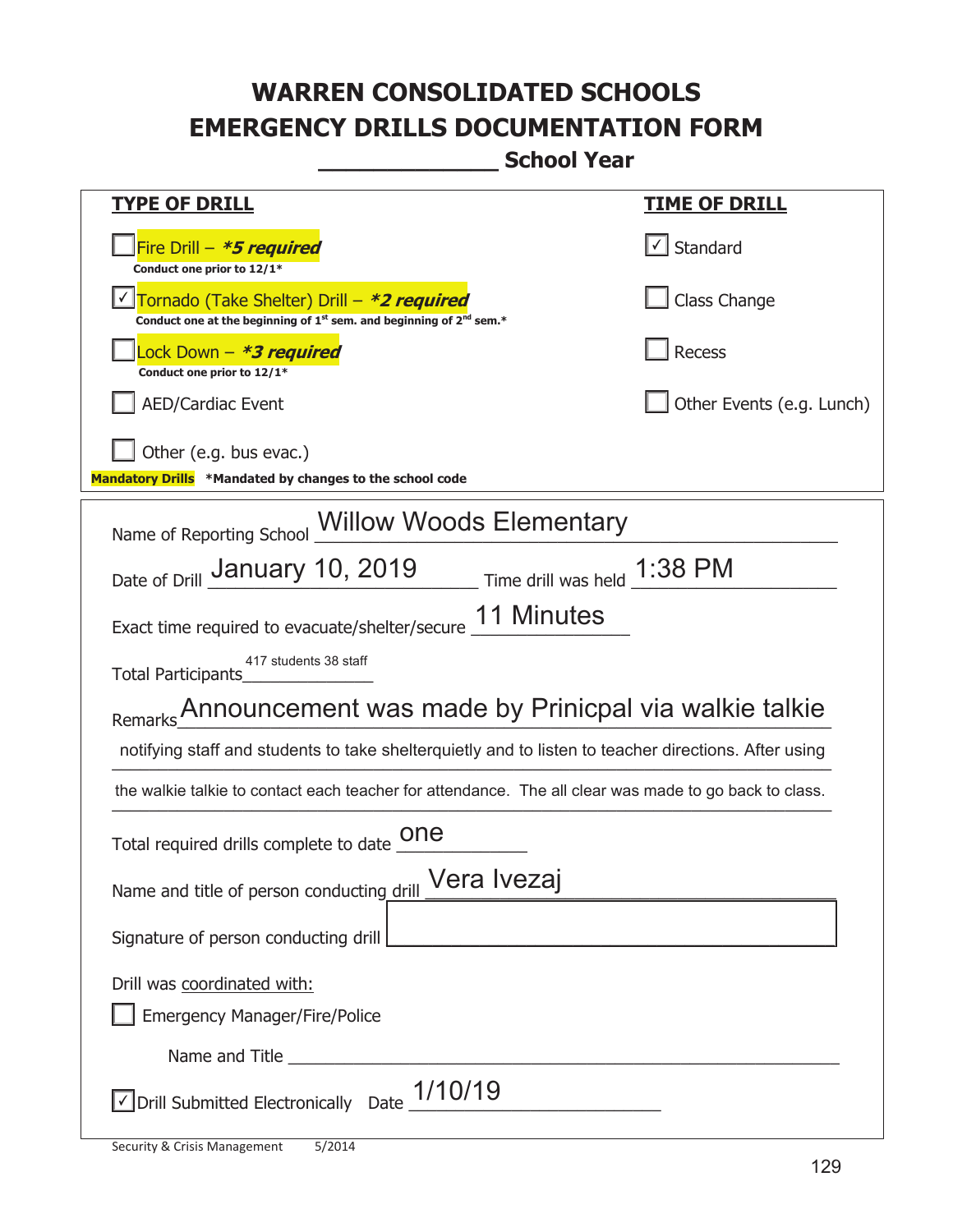|                                                                                                                | 2018-2019                                                                     | <b>School Year</b> |                                                                                                                       |
|----------------------------------------------------------------------------------------------------------------|-------------------------------------------------------------------------------|--------------------|-----------------------------------------------------------------------------------------------------------------------|
| <u>TYPE OF DRILL</u>                                                                                           |                                                                               |                    | <u>TIME OF DRILL</u>                                                                                                  |
| <u>√ Fire Drill – <i>*5 required</i></u><br>Conduct one prior to 12/1*                                         |                                                                               |                    | $\checkmark$ Standard                                                                                                 |
| Tornado (Take Shelter) Drill – *2 required                                                                     | Conduct one at the beginning of $1^{st}$ sem. and beginning of $2^{nd}$ sem.* |                    | Class Change                                                                                                          |
| ock Down – <b>*3 required</b><br>Conduct one prior to 12/1*                                                    |                                                                               |                    | Recess                                                                                                                |
| <b>AED/Cardiac Event</b>                                                                                       |                                                                               |                    | Other Events (e.g. Lunch)                                                                                             |
| Other (e.g. bus evac.)<br>Mandatory Drills *Mandated by changes to the school code                             |                                                                               |                    |                                                                                                                       |
| Name of Reporting School Willow Woods Elementary                                                               |                                                                               |                    |                                                                                                                       |
| Date of Drill 10/17/18 Time drill was held 1:47 PM                                                             |                                                                               |                    |                                                                                                                       |
| Exact time required to evacuate/shelter/secure 4 Minutes                                                       |                                                                               |                    |                                                                                                                       |
| <b>Total Participants</b>                                                                                      |                                                                               |                    |                                                                                                                       |
| <b>Remarks</b>                                                                                                 |                                                                               |                    | The alarm was sounded and the students and staff exited the building. Principal radioed each grade via Walkie-Talkie. |
| for attendance. Once all staff and students were accounted for, the outside bells were rung for re-admittance. |                                                                               |                    |                                                                                                                       |
|                                                                                                                |                                                                               |                    |                                                                                                                       |
| Total required drills complete to date $\frac{2}{3}$                                                           |                                                                               |                    |                                                                                                                       |
| Name and title of person conducting drill Vera Ivezaj, Principal                                               |                                                                               |                    |                                                                                                                       |
| Signature of person conducting drill                                                                           |                                                                               |                    |                                                                                                                       |
| Drill was coordinated with:                                                                                    |                                                                               |                    |                                                                                                                       |
| <b>Emergency Manager/Fire/Police</b>                                                                           |                                                                               |                    |                                                                                                                       |
|                                                                                                                | Name and Title Cheryl A Piec, Principal                                       |                    |                                                                                                                       |
| $\le$ Drill Submitted Electronically Date $\_10/18/18$                                                         |                                                                               |                    |                                                                                                                       |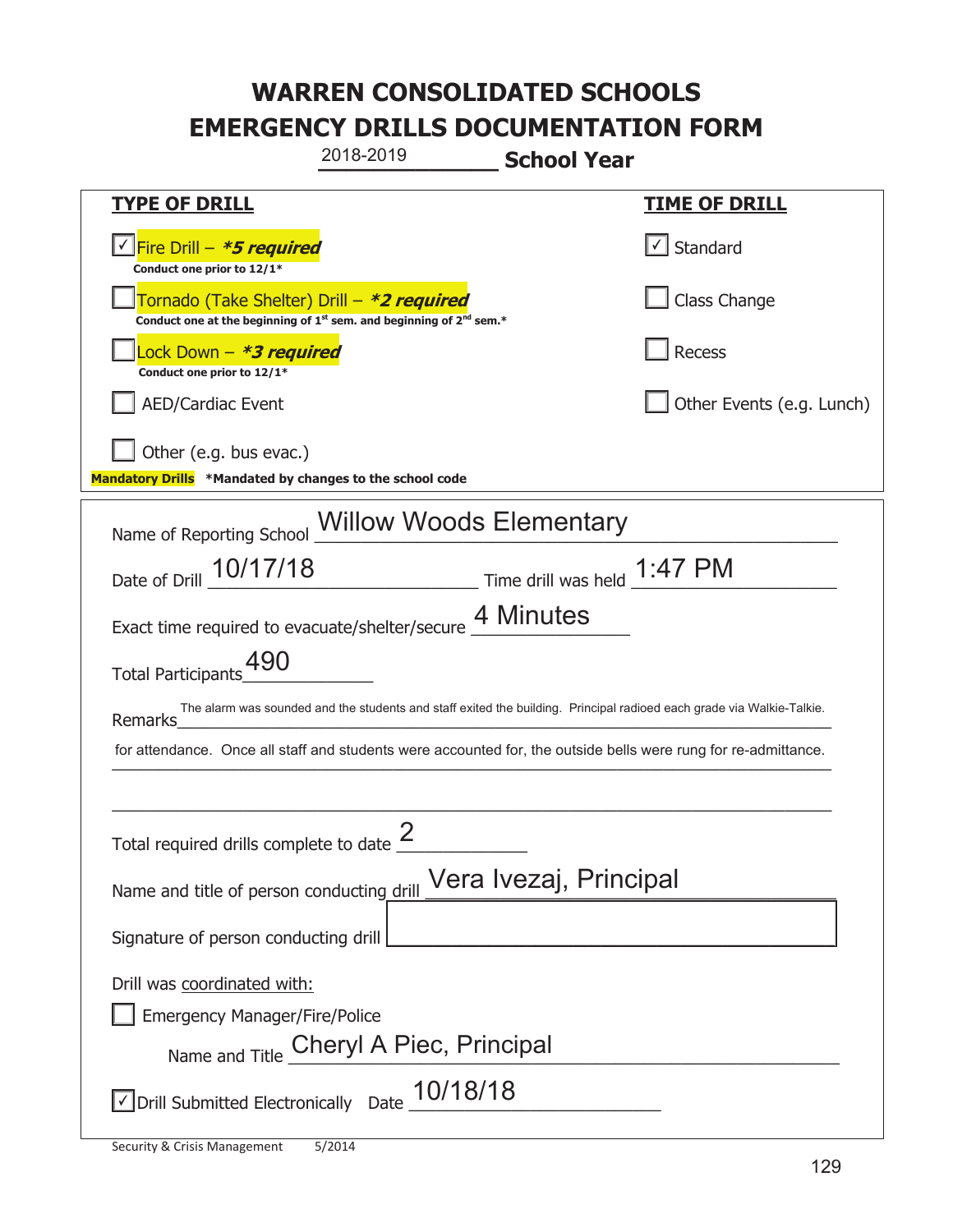| 2018-2019<br><b>School Year</b>                                                                                                    |                           |  |  |
|------------------------------------------------------------------------------------------------------------------------------------|---------------------------|--|--|
| <b>TYPE OF DRILL</b>                                                                                                               | <u>TIME OF DRILL</u>      |  |  |
| Fire Drill - *5 required<br>Conduct one prior to 12/1*                                                                             | Standard                  |  |  |
| Tornado (Take Shelter) Drill – *2 required<br>Conduct one at the beginning of $1^{st}$ sem. and beginning of $2^{nd}$ sem.*        | Class Change              |  |  |
| Lock Down - <b>*3 required</b><br>Conduct one prior to 12/1*                                                                       | Recess                    |  |  |
| <b>AED/Cardiac Event</b>                                                                                                           | Other Events (e.g. Lunch) |  |  |
| Other (e.g. bus evac.)<br>Mandatory Drills *Mandated by changes to the school code                                                 |                           |  |  |
| <b>Willow Woods Elementary</b><br>Name of Reporting School                                                                         |                           |  |  |
| Date of Drill 10/02/2018 Time drill was held 1:35 PM                                                                               |                           |  |  |
| Exact time required to evacuate/shelter/secure $\underline{3}$ minutes                                                             |                           |  |  |
| <b>Entire Building</b><br><b>Total Participants</b>                                                                                |                           |  |  |
| Announcement was made by the Principal using PA system that we were going into and External Lockdown.<br>Remarks                   |                           |  |  |
| Instructions were given and after a complete security walk through the building an announcement was made for the "all clear"by the |                           |  |  |
| PA system.                                                                                                                         |                           |  |  |
| Total required drills complete to date $\underset{--}{\text{One}}$                                                                 |                           |  |  |
| Vera Ivezaj, Principal<br>Name and title of person conducting drill                                                                |                           |  |  |
| Signature of person conducting drill                                                                                               |                           |  |  |
| Drill was coordinated with:<br><b>Emergency Manager/Fire/Police</b>                                                                |                           |  |  |
| Name and Title <b>Name and Title</b>                                                                                               |                           |  |  |
| $\sqrt{\phantom{a}}$ Drill Submitted Electronically Date $\underline{\phantom{a}}$ 10/09/18                                        |                           |  |  |

T